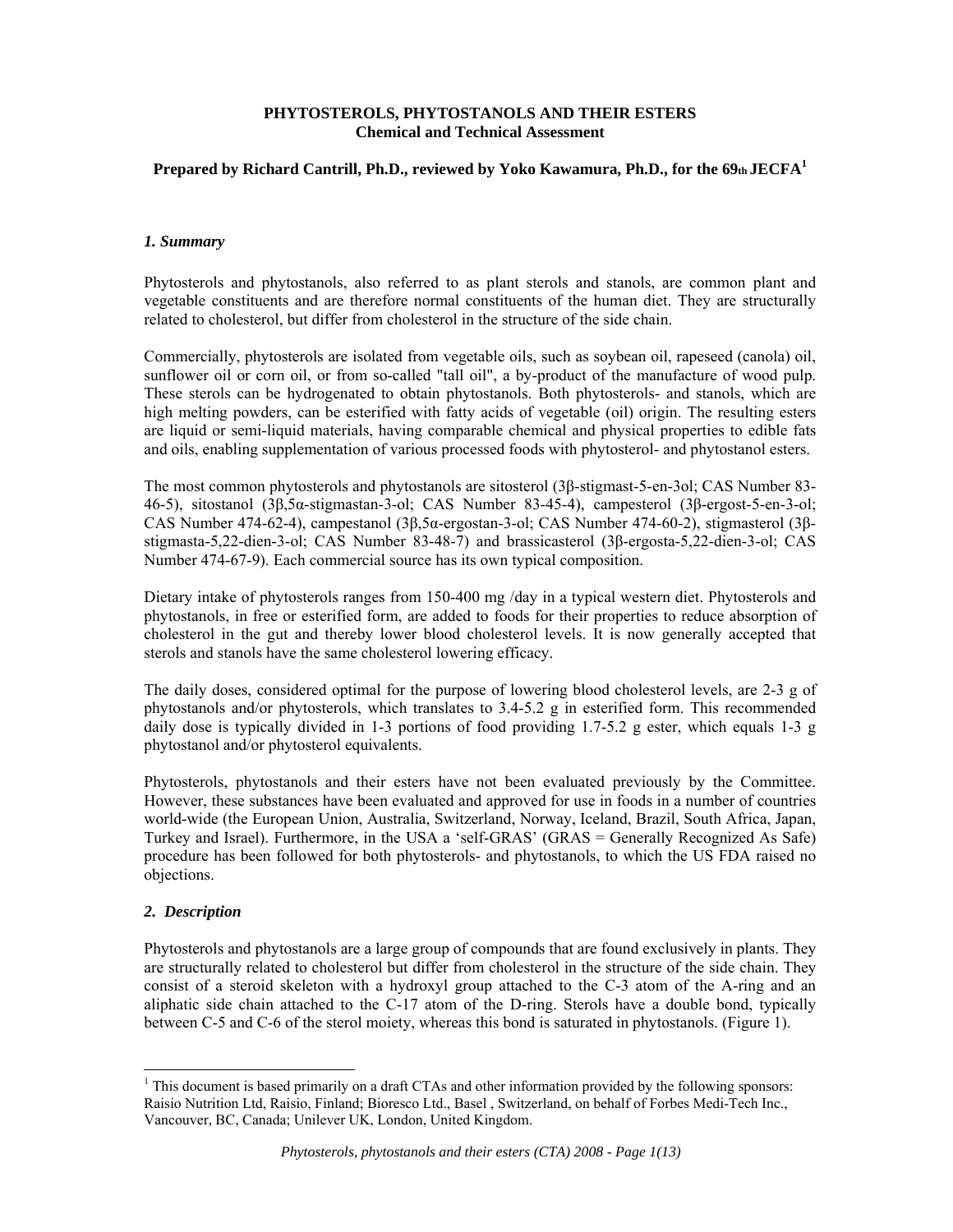

**Figure 1. Steroid skeleton** 



**Figure 2. Molecular structure of some phytosterols, phytostanols and a fatty acid ester.** 

The most common phytosterols and phytostanols (examples of structures are shown in Figure 2) are sitosterol (3β-stigmast-5-en-3ol; CAS Number 83-46-5), sitostanol (3β,5α-stigmastan-3-ol; CAS Number 83-45-4), campesterol (3β-Ergost-5-en-3-ol; CAS Number 474-62-4), campestanol (3β,5αergostan-3-ol; CAS Number 474-60-2), stigmasterol (3β-stigmasta-5,22-dien-3-ol; CAS Number 83-48-

*Phytosterols, phytostanols and their esters (CTA) 2008 - Page 2(13)*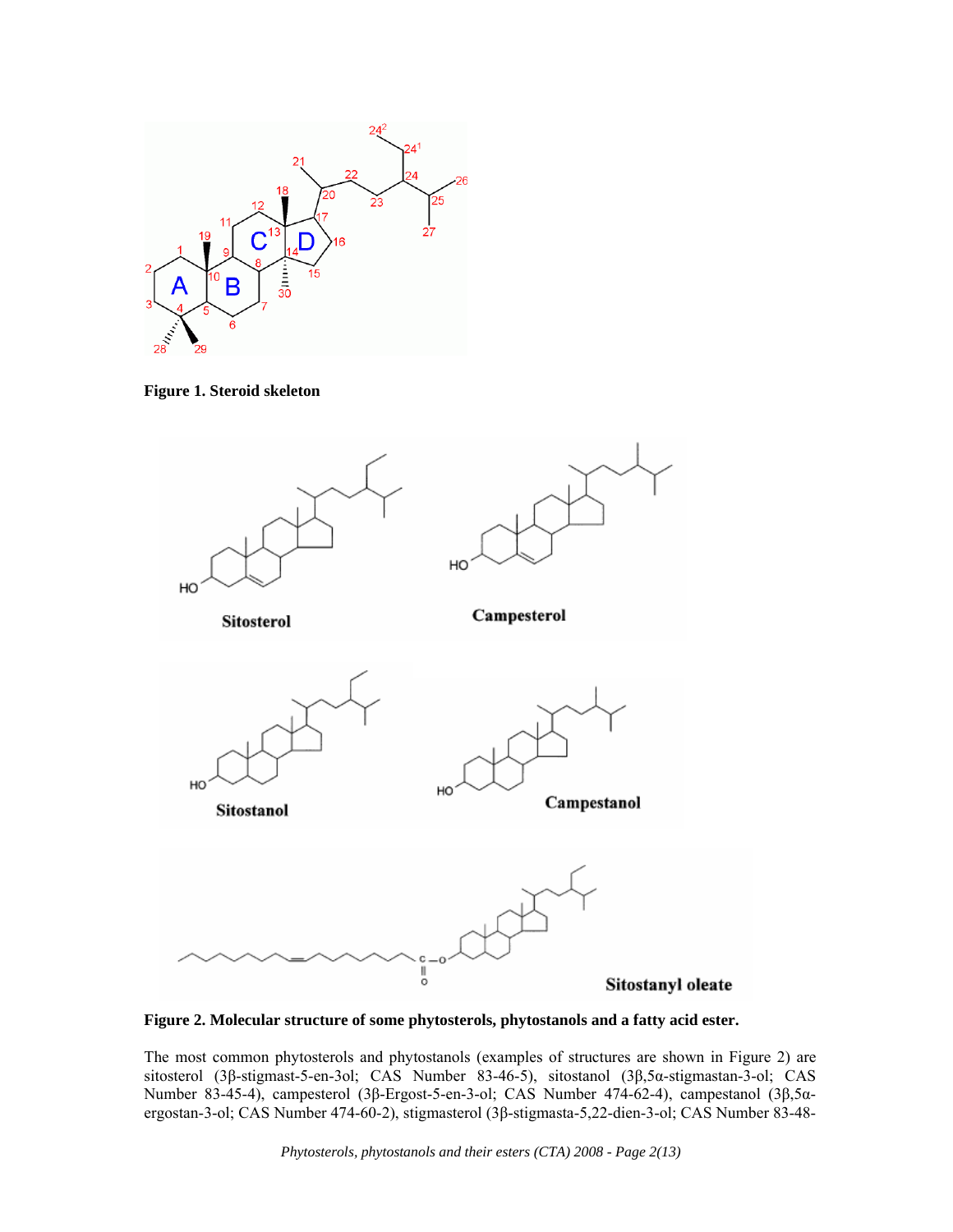7) and brassicasterol (3β-ergosta-5,22-dien-3-ol; CAS Number 474-67-9). Each commercial source has its typical phytosterols composition (see further section 4, Table 2).

Commercially, phytosterols are isolated from vegetable oils, such as soybean oil, rapeseed (canola) oil, sunflower oil or corn oil, or from so-called "tall oil", a by-product of the manufacture of wood pulp. Phytosterols can be hydrogenated to obtain phytostanols. Phytosterols and phytostanols are high melting powders. Phytostanol and phytosterol esters are chemically stable materials, having comparable chemical and physical properties to edible fats and oils. The substances are insoluble in water, but soluble in non-polar solvents, such as hexane, iso-octane and 2-propanol. The esters are also soluble in vegetable fats and oils.

Three separate dossiers on different commercially available materials were submitted to the committee for the assessment of the phytosterols, phytostanols and their esters.

a. Phytosterols, phytostanols and ester mixtures thereof, derived from vegetable oil distillates

b. Unesterified phytosterol and phytostanol mixtures derived from tall oil. Main constituents were sitosterol (40-65%), sitostanol (16-31%), campesterol (6-15%) and campestanol (2.5-11%).

c. Phytostanol ester mixtures derived from either tall oil (stanol composition: about 94% sitostanol and about 6% campestanol), or vegetable oil (stanol composition: about 68% sitostanol and about 32% campestanol).

# *3. Manufacturing*

# *3.1 Production of sterols from vegetable oil distillates*

Edible vegetable oils, extracted from oil seeds, are typically refined to remove minor oil components like phosphatides, free fatty acids, pigments and odours, with the least possible damage to the glycerides and with minimal loss of oil. The conventional or caustic refining procedure comprises degumming, neutralization, bleaching and deodorization. In physical refining, the neutralization step is omitted and the residual free fatty acids are removed in the final deodorization step.

Deodorization is the last step in the edible oil refining process in which volatiles are removed, that can cause deterioration of the oil quality during use in products (flavour, odour, colour and taste stability). This process relies on the large volatility differences between the oil itself (triglycerides) and the volatile compounds to be removed and is carried out under reduced pressure, an elevated temperature in the presence of a stripping gas. The volatiles are recovered in a vapor condenser. With caustic refining the yield of volatiles distillate is approximately 0.3 - 0.4% on the processed oil volume. This distillate mainly contains free fatty acids, but also significant levels of tocopherols (5-15%) and phytosterols (8-  $20\%$ ).

In a transesterification (methanolysis) step, the glycerides are converted into fatty acid methyl esters and glycerol and the phytosterol-esters into free phytosterols and fatty acid methyl esters. After removal of the methanol/glycerol phase, the methyl esters are removed and the free phytosterols and tocopherols removed by distillation. The phytosterols are separated from the tocopherols by solvent crystallization and filtration using food grade solvent. The phytosterols are further purified by re-crystallisation, mainly to remove wax-esters.

# *3.2 Production of sterols from wood pulp/tall oil*

Commercially grown coniferous trees (*Pinus sp*.) are the usual source of wood that is chemically digested in the so-called Kraft pulping process. In this alkaline process the wood chips are digested at pH 14 (hence the term "soap") for about 18 hours at 50°C to free the wood fibers. The soapy material (black liquor pulping soap) is then separated from the cellulose pulp.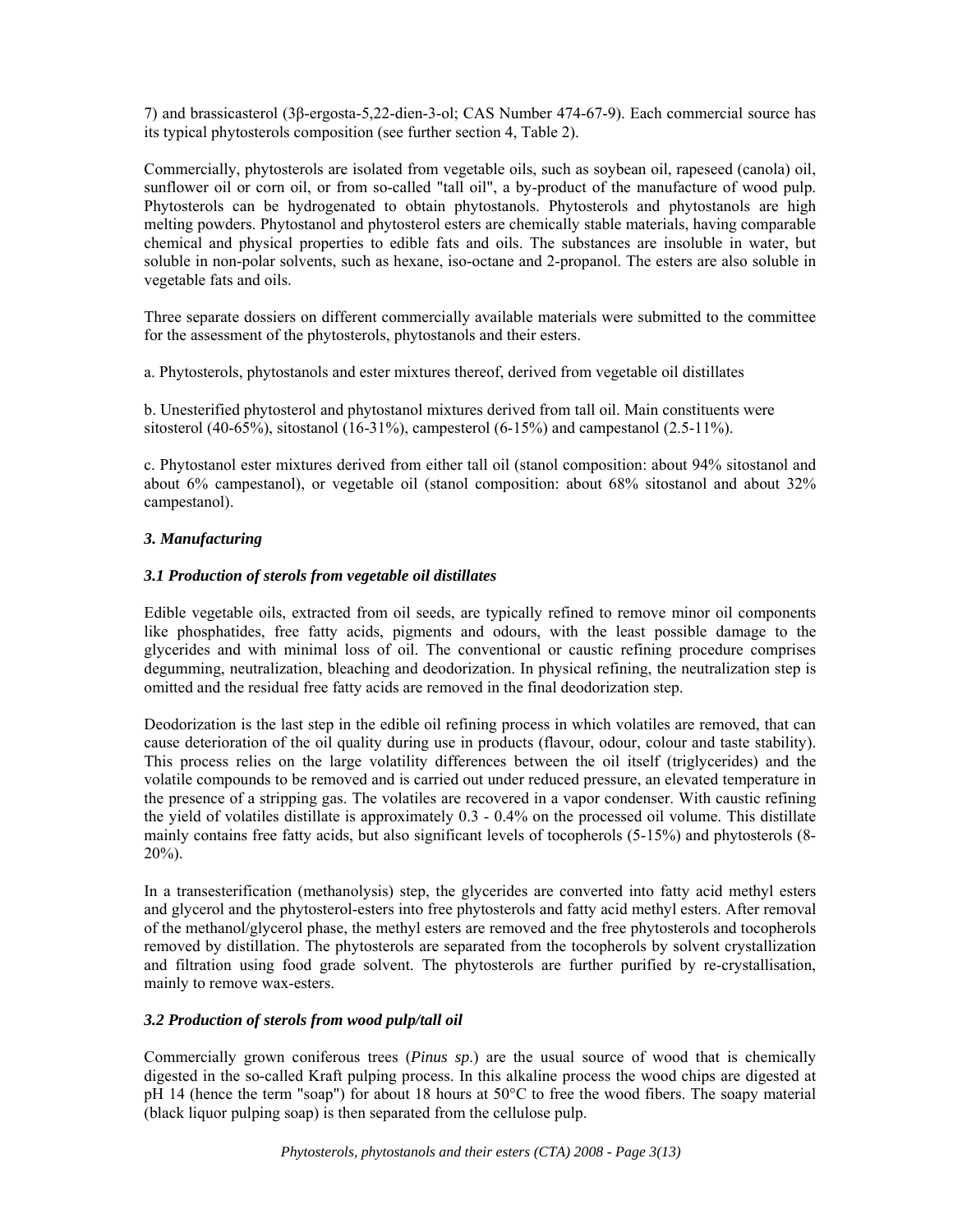The soapy lipid phase which is obtained contains more than 2% phytosterols. One way of recovering these sterols is via solvent (methanol) extraction directly from the soap, after which the phytosterols are purified by precipitation from the solvent. More commonly the tall oil soap is acidified to produce an oily phase which is a mixture of free rosin and fatty acids and neutral components, most importantly consisting of sterols, fatty alcohols, squalene, waxes and other esters. This mixture is referred to as crude tall oil.

Crude tall oil is refined into different fractions (e.g. rosin acids, fatty acids) by distillation, where the phytosterols are concentrated, mostly as phytosterol esters, in the residue. This is known as tall oil pitch and serves as the raw material for the production of tall oil phytosterols. The concentration of phytosterols in tall oil pitch is in the range of 5-15%.

Pure phytosterols are obtained from the tall oil pitch, mainly containing high boiling fatty acid esters, resin acids and the phytosterols. The tall oil pitch is saponified with food-grade caustic soda to hydrolyze phytosterols esters and saponify the fatty acids. The mixture is then neutralized with a foodgrade mineral acid (such as sulfuric acid, hydrochloric acid or phosphoric acid). Thereafter the aqueous phase is removed and any remaining water is removed by flash evaporation. The residual pitch is distilled in a number of steps to recover the phytosterol fraction. This fraction is finally purified via solvent re-crystallization using food-grade solvents.

# *3.3 Production of phytostanols from phytosterols*

Starting with the unsaturated phytosterols from any of the processes described above, pure saturated phytostanols can be obtained by hydrogenation. In this process the double-bond in the sterol molecule (see figure 1) is saturated by the addition of hydrogen. This reaction is carried out in a suitable solvent under high hydrogen pressure, generally using a noble-metal based catalyst (e.g. Pd or Pt).

Phytostanols thus produced mainly consist of sitostanol and campestanol. Phytostanols produced from tall oil sterols typically contain  $\sim$  90% sitostanol and  $\sim$  10% campestanol, whereas a blend of stanols obtained from vegetable oils, typically from soybean oil, contains  $68 - 75\%$  sitostanol and  $25 - 32\%$ campestanol.

It should be noted that stanols are also naturally-occurring. Especially in tall oil phytosterols, the level of phytostanols can be as high as 15%.

# *3.4 Production of phytosterol and phytostanol esters*

Phytostanol and phytosterol esters are produced via esterification of plant stanols or sterols with fatty acids from common vegetable oils. Thus, the fatty acid composition of the esters is similar to the parent vegetable oil used as a source of the fatty acids.

Esterification of phytosterols or phytostanols modifies the physical properties from high-melting crystalline powders with low oil solubility into liquid or semi-liquid substances that can easily be incorporated into a variety of (fat containing) foods. The proportion of the phytosterol backbone is approximately 60 % by weight of the ester and that of the fatty acid tail approximately 40 % by weight.

The phytosterols and phytostanols can be esterified with fatty acids from vegetable oils by two different routes:

- Direct esterification using free fatty acids;
- Trans-esterification using fatty acid methylesters.

# *3.4.1 Free fatty acid route*

This process consists of two consecutive steps: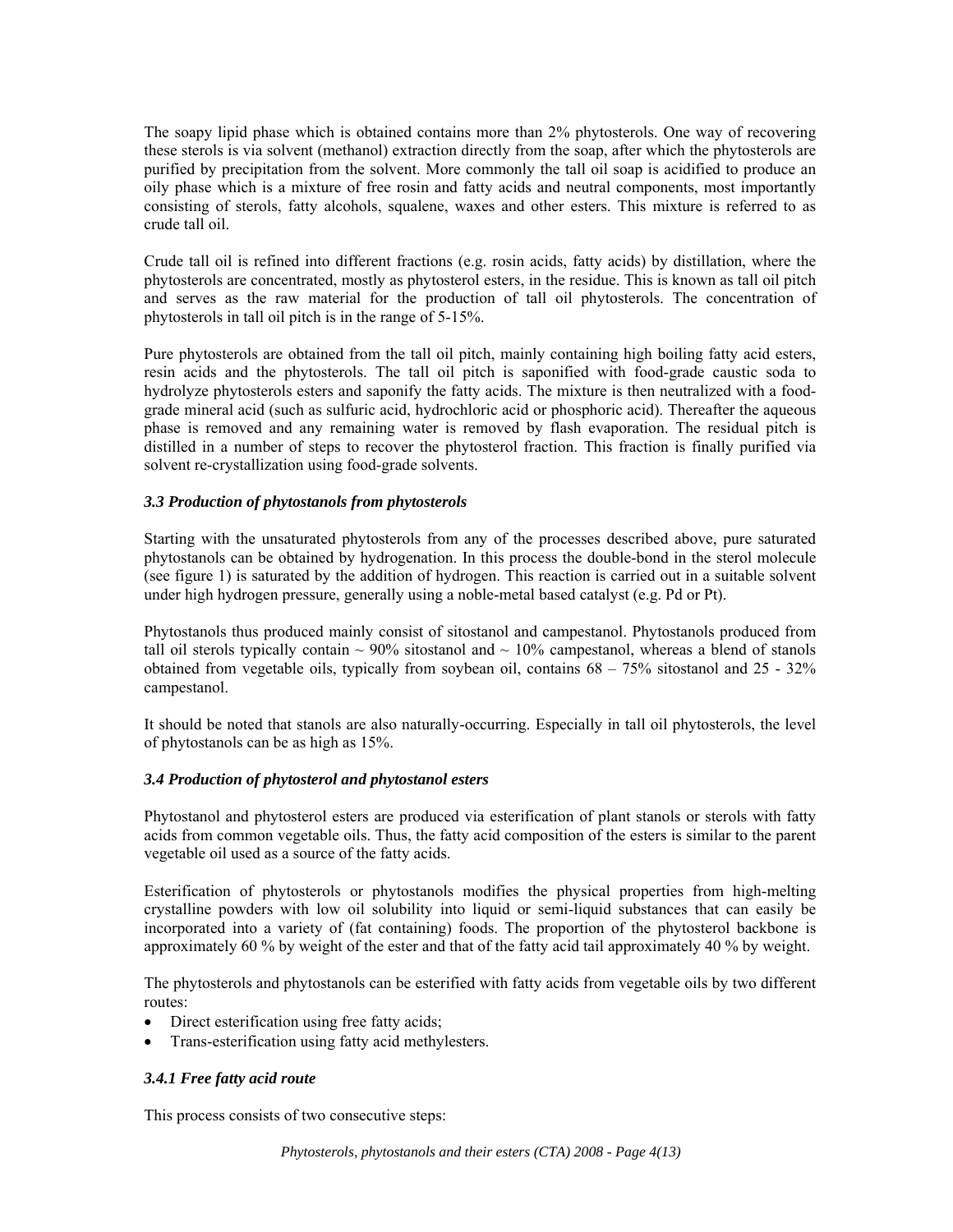- i) preparation of free fatty acids and;
- ii) esterification of free fatty acids and phytosterols/phytostanols.

The first step comprises hydrolysis of edible vegetable oil, e.g. sunflower oil triacylglycerides to form free fatty acids. After separation of the glycerol formed, the free fatty acids are purified from the unsaponifiable fraction and residual partial glycerides by distillation. In the second step the free fatty acids and phytosterols/phytostanols are esterified to form phytosterol or phytostanol esters in a process similar to the conventional manufacture of mono-acylglycerides. This reaction is carried out at elevated temperature (>180°C) using a food grade catalyst. The reaction is carefully controlled with respect to reaction temperature and time. After the esterification reaction the excess of free fatty acids is removed by distillation.

# *3.4.2 Methylester route*

In this process two similar steps are involved:

- i) preparation of fatty acid methyl esters and;
- ii) inter-esterification of the fatty acid methyl esters and the phytosterols/phytostanols.

The first step comprises the methanolysis of edible vegetable oils to fatty acid methylesters and glycerol. In the second step these fatty methylesters are interesterified with the phytosterols and/or phytostanols by a similar process as used for the conventional chemical interesterification of fat blends. Also here the final purification involves deodorization to remove the excess methylesters and produce bland tasting and stable esters.

#### *3.5 Commercial suppliers*

Depending on the manufacturer, the commercial product may be a mixture of the extracted sterols, a mixture of free sterols and stanols, sterol and stanol esters or stanol esters. A list of commercial suppliers is given in Table 1.

| <b>Manufacturer</b>        | <b>Brand name</b> | Source <sup>1</sup>    |
|----------------------------|-------------------|------------------------|
|                            |                   |                        |
| Raisio Plc.                | Benecol ®         | TO & VO stanol esters  |
| Cognis                     | Vegapure ®        | TO & VO sterol esters  |
| Archer Daniels Midland Co. | CardioAid TM      | VO sterols & esters    |
| Cargill Inc.               | Corowise TM       | VO sterols             |
| <b>Triple Crown</b>        | Prolocol TM       | TO sterols             |
| Pharmaconsult Oy Ltd       | Multibene ®       | TO & VO sterols/esters |
| Teriaka Ltd.               | Diminicol TM      | TO & VO sterols        |
| Forbes Medi-Tech Inc.      | Reducol TM        | TO sterols & stanols   |
| Arboris                    | AS-2 TM           | TO sterols             |
| PrimaPharm B.V.            | Beta sitosterol   | TO sterols             |
| Fenchem Enterprises Ltd.   | Cholevel TM       | VO sterols             |
| <b>DRT</b>                 | Phytopin ®        | TO sterols             |
| DDO Processing LLC         | Nutraphyl TM      | TO sterols             |
| Degussa Food Ingr. GmbH    | Cholestatin TM    | VO sterols             |
| Phyto-Source LP            | Phyto-S-Sterol TM | TO sterols             |
| Lipofoods                  | Lipophytol TM     | VO sterols             |
| Enzymotech Ltd.            | CardiaBeat TM     | TO & VO sterols        |

**Table 1.** Commercial suppliers of phytosterols, phytostanols and/or their esters; <sup>1)</sup> TO: tall oil; VO: vegetable oil.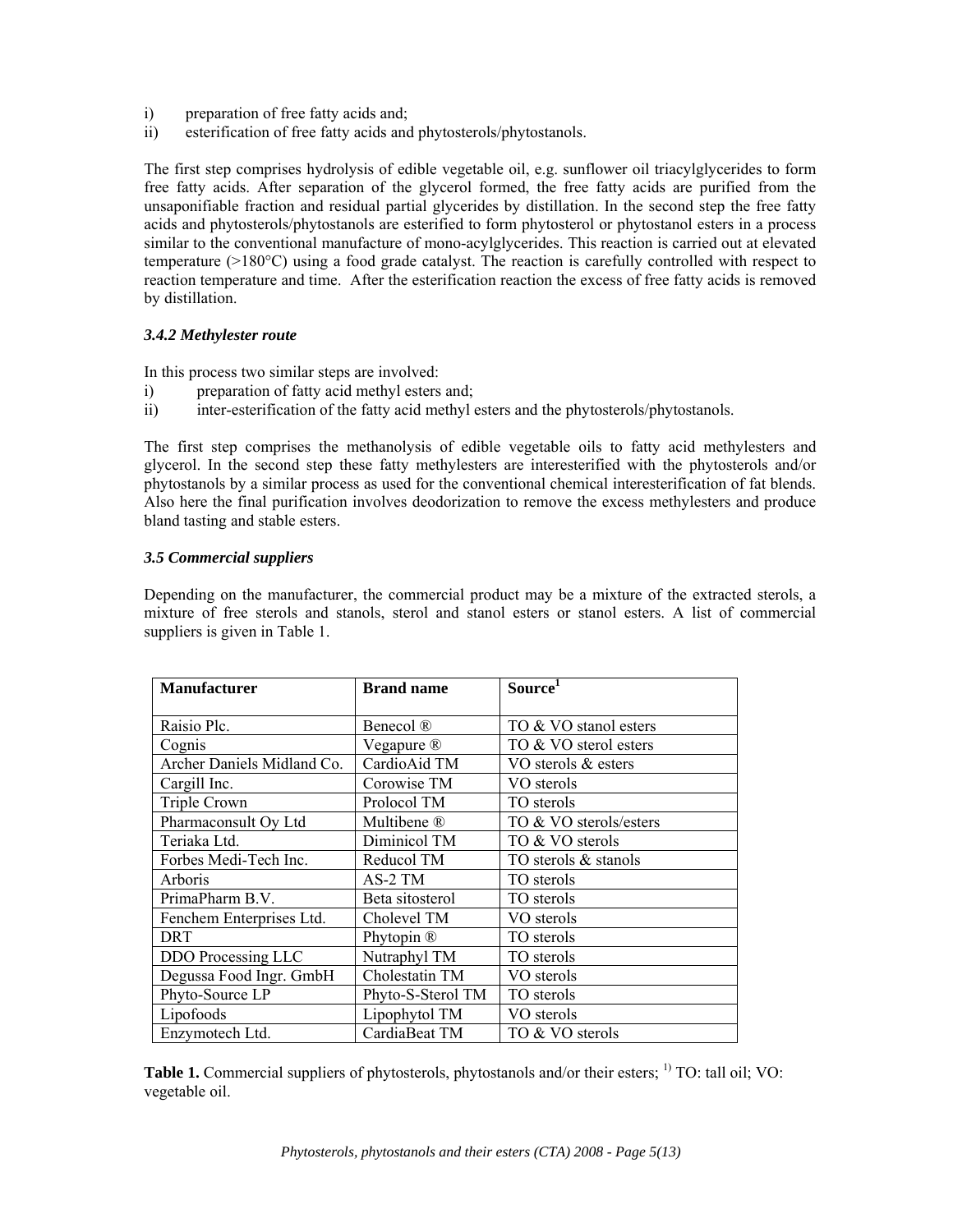# *4. Chemical Characterization*

# *4.1 Composition and properties*

The physical characteristics and composition of different commercial phytosterols, phytostanols and their esters are summarized in Table 2.

Phytostanol and phytosterol esters are chemically stable, fat-type materials, having comparable chemical and physical properties to edible fats and oils. The product is insoluble in water, but soluble in non-polar solvents, such as hexane, iso-octane and 2-propanol. The esters are also soluble in vegetable fats and oils.

Heat stability of the esters is comparable to or even better than that of the parent vegetable oil or oil blend from which the fatty acids were derived. During shelf-life studies (long term storage), as pure material or in a product, phytostanol- and phytosterol esters produce similar decomposition products to those of edible oils and fats as oxidation of the fatty acid moiety is the major cause of the quality deterioration and formation of off-flavors in oils and fats. The phytosterol and phytostanol moieties are very stable at ambient temperatures. At higher temperatures some oxidation may occur. For this topic see section 7.

|                          | Tall oil sterols /                           | Vegetable oil                     | <b>Sterol- and stanol esters</b>     |
|--------------------------|----------------------------------------------|-----------------------------------|--------------------------------------|
|                          | stanols                                      | <b>Sterols</b>                    |                                      |
| Colour                   | White to off-white                           |                                   | Whitish solid, pale yellow<br>liquid |
|                          |                                              |                                   |                                      |
| Appearance               |                                              | Crystalline waxy powder or prills | Solid or liquid                      |
| Solubility               | $\leq 0.01$ g in 100 g water; 2.5% in fat at |                                   | Insoluble in water; soluble in       |
|                          | ambient temperature; soluble in              |                                   | oils and fats; soluble in non-       |
|                          | acetone, ethyl acetate, isopropanol          |                                   | polar solvents                       |
| Melting point            |                                              | 138 - 158 °C                      | $-25.7 - 38.8 °C$                    |
| Sitosterol $(\% )$       | $36 - 80$                                    | $43 - 52$                         |                                      |
| Sitostanol (%)           | $6 - 34$                                     | $0 - 3$                           | $90^1 / 68 - 75^2$                   |
| Campesterol (%)          | $4 - 25$                                     | 24-28                             |                                      |
| Campestanol (%)          | $0 - 14$                                     | $0 - 2$                           | $10^1$ / 25 - 32 <sup>2</sup>        |
| Stigmasterol (%)         | $\leq 1$                                     | $14 - 24$                         |                                      |
| Brassicasterol (%)       | $\leq 1$                                     | $0 - 9$                           |                                      |
| Minor sterols $(\% )$    | $0 - 2$                                      | $<$ 3                             | $\leq 5^3$                           |
| Solvents                 | MeOH < $0.2\%$                               | MeOH 40 mg/kg;                    |                                      |
|                          |                                              | Ethanol $1.0$ g/kg;               |                                      |
|                          |                                              | Hexane 15 mg/kg                   |                                      |
| Water $(\%)$             |                                              | $<$ 1                             | < 0.1                                |
| Ash, residue on ignition | < 0.1                                        |                                   |                                      |
| $(\%)$                   |                                              |                                   |                                      |
| Mercury (mg/kg)          |                                              | < 0.1                             |                                      |
| Lead $(mg/kg)$           | < 0.1                                        | < 0.1                             | < 0.1                                |
| Cadmium (mg/kg)          |                                              | < 0.1                             |                                      |
| Arsenic (mg/kg)          |                                              | < 0.1                             | < 0.1                                |
| Total heavy metals       |                                              | $<$ 20                            |                                      |
| (mg/kg)                  |                                              |                                   |                                      |
| PAHs (ppb)               |                                              | $\leq$ 2                          |                                      |
| Dioxins and Dioxin-like  | $\overline{<}1.5$                            |                                   |                                      |
| PCB's (ng-TEQ/kg)        |                                              |                                   |                                      |
| Pesticides (ppb)         | absent                                       |                                   |                                      |

**Table 2:** Physical characteristics and composition of different commercial phytosterols, phytostanols and their esters;  $^{1}$  from TO sterols;  $^{2}$  from VO sterols;  $^{3}$  mainly sitosterol and campesterol.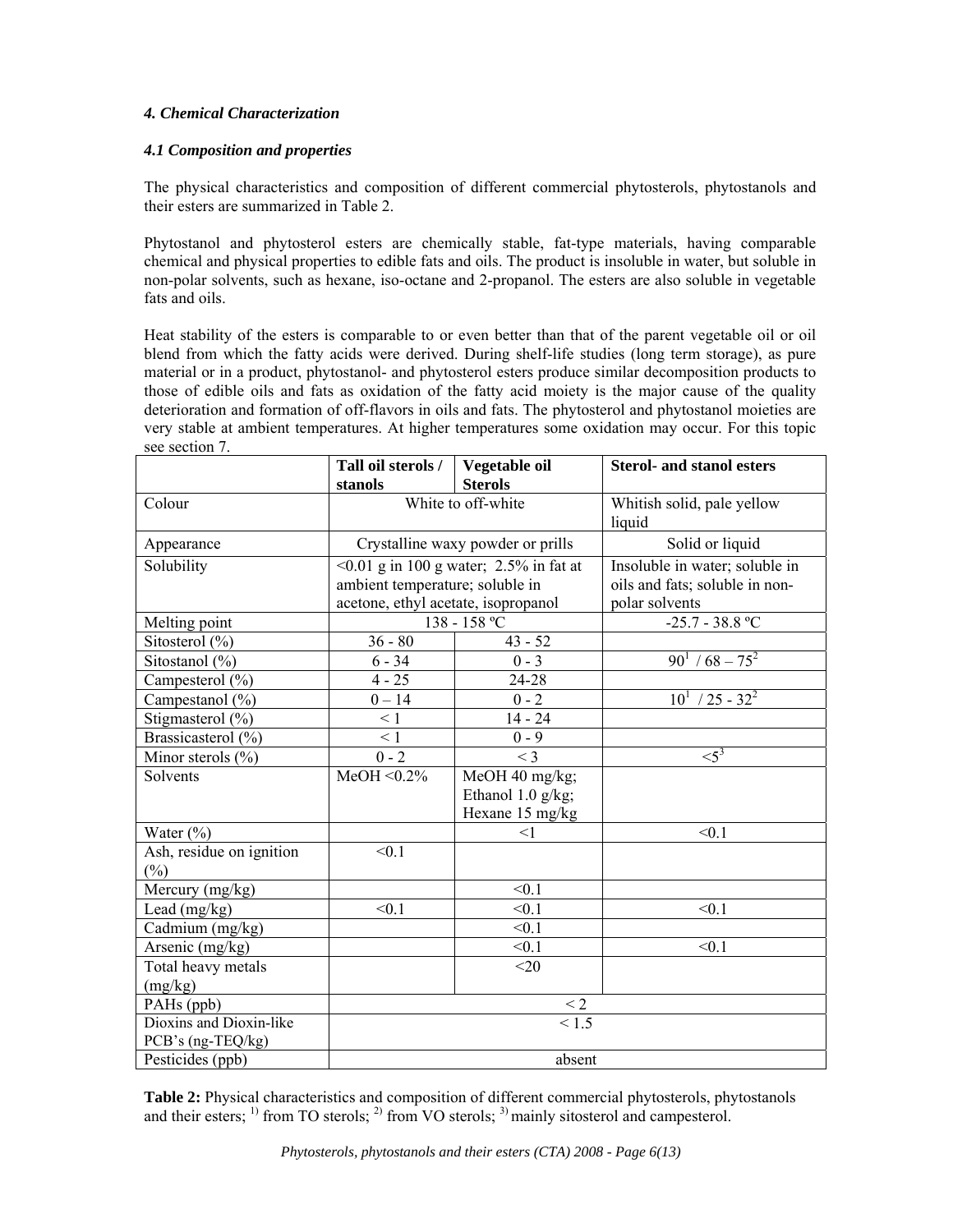# *4.2 Quality of phytosterols, phytostanols and their esters*

Phytosterols, phytostanols and their fatty acid esters should not contain contaminants or other impurities in concentrations that may prevent or limit their use in food products. Major contaminants to analyze or monitor in the final ingredients are:

- heavy metals  $(Cd, Pb, Hg, As)$
- **pesticides**
- dioxins/furans/PCBs
- polycyclic aromatic hydrocarbons (PAHs)

Analysis of total phytostanol/phytosterol and ester content is generally measured on both the pure ingredients as well as the final food products. If required the level of free phytosterols and phytostanols can be separately analyzed. The product specification of the esters may set a minimum value for esterification and limit the free stanol/sterol content.

The conventional fats and oils analyses of water content, free fatty acids and peroxide value are generally performed to ensure good stability of the phytosterol, phytostanols and their esters during storage in pure form as well as in the supplemented foods.

#### *4.3 Analytical methods*

Quantitative determination of phytosterols and phytostanols as their trimethylsilyl (TMS) derivatives in the presence of an internal standard is carried out by capillary gas chromatography (GC) equipped with a flame ionization detector (FID). In addition to quantitative amounts of stanols/sterols in the sample, the GC analysis provides information also on the distribution of individual sterol components and possible sterol degradation products. So far, there are no official reference methods developed particularly for the analysis of phytosterols or phytostanols present in sterol-enriched foodstuffs or ingredients. Some international reference methods exist for the analysis of sterols as natural minor food components (sterol content 1 % or less), whereas the sterol/stanol concentrations in phytostanol ester ingredients or enriched functional food products may be as high as 8%.

A number of methods are available for the analysis of naturally occurring or added phytosterols/ phytostanols in foods. Most methods are based on hot saponification (ISO 12228 or similar standard methods). In principle, the sample is saponified in the presence of an internal standard with potassium hydroxide in ethanol to break the ester bonds. The unsaponifiable material containing phytosterols/phytostanols is extracted with an organic solvent and evaporated to dryness under a stream of nitrogen gas. Sterols/stanols are silylated and analyzed by GC-FID. A GC/FID method commonly used is based on the AOAC Official Method 994.10 for "Cholesterol in Foods". This method has been developed and validated for determining sitosterol, campesterol and stigmasterol in saw palmetto and dietary supplements, and it may be suitable for analyzing the main sterols/stanols in different types of food. However, different sample preparation procedures may be required, and saponification of the sample is required if esterified plant sterols are present. Alternatively, a GC/FID method for the analysis of phytosterols in margarine may be used.

For mixtures of phytosterols, phytostanols and their esters the separation of esterified and unesterified sterols and stanols is necessary. This may be achieved by using thin layer chromatography (TLC) or solid phase extraction. The fraction containing free phytosterols and phytostanols can be quantified by separating them from the esters and other fat and oil components by TLC.

The purity of sterol and stanol raw materials may be monitored by GC-FID. The sample is silylated in the presence of an internal standard and analyzed by GC. No saponification step is necessary, as the sterols and stanols are unesterified. TLC or LC may be used as a preparative step, if necessary. Quantification relies on relating peak area to the internal standard concentration. Identification of the main sterols is possible through the use of standards and information in the literature. GS-MS provides data that can be used for sterol structure elucidation and to confirm peak identification. However,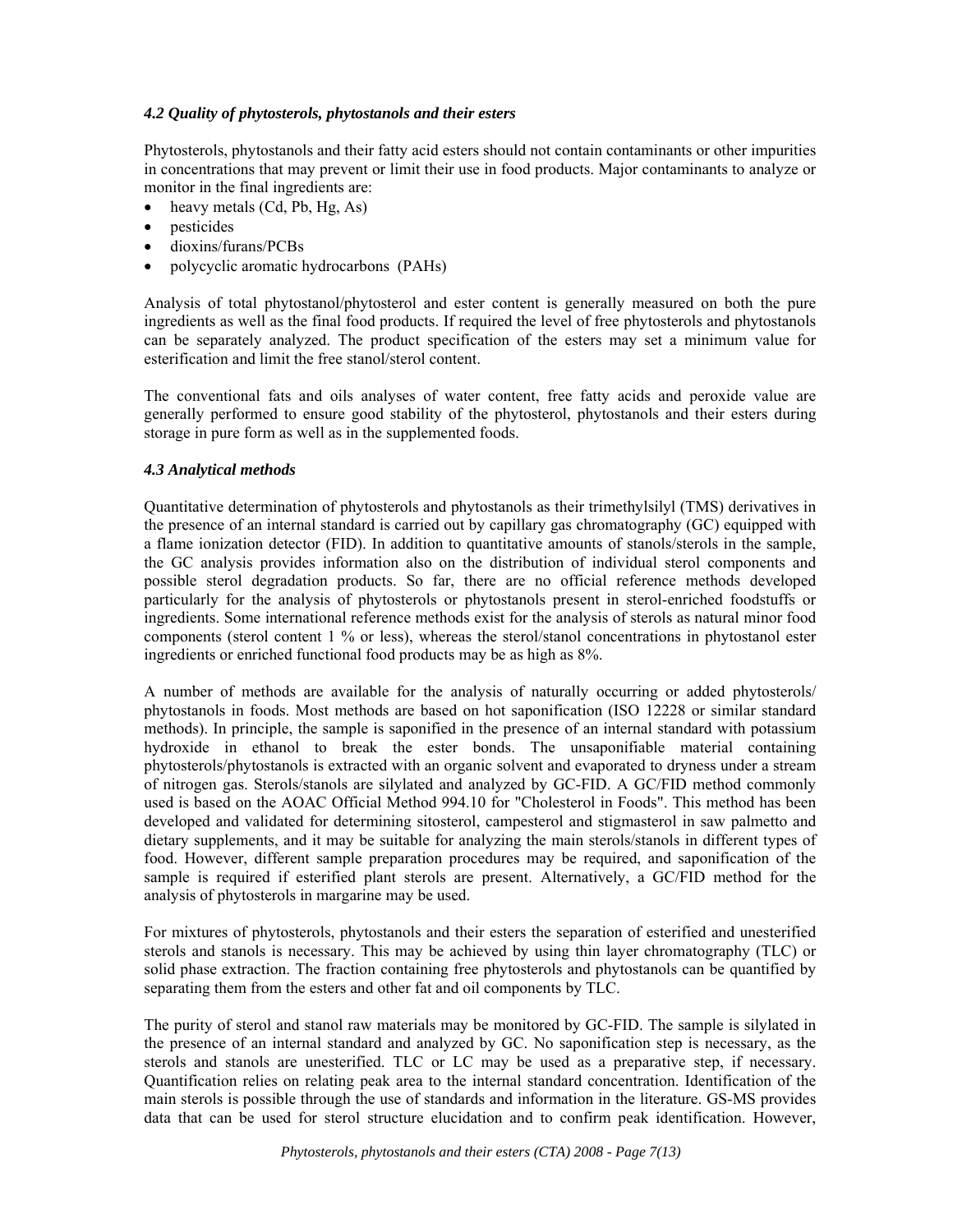identification of trace level sterols is more difficult. Only some of the peaks can be identified as sterols, whereas other peaks remain unidentified. Because many compounds are not commercially available at sufficient purity, a single response factor is often used. Other properties of fats and oils, e.g. free fatty acids, peroxide value and moisture content, are determined using standard methods, e.g. AOCS methods.

# *5. Regulatory status*

Phytosterols, phytostanols and their esters have been evaluated globally by various authorities. Following thorough assessment, positive approval for phytosterols has been obtained in the European Union (EU), Australia, Switzerland, Norway, Iceland, Brazil, South Africa, Japan, Turkey and Israel. Furthermore in the USA a 'self-GRAS' (GRAS = Generally Recognized As Safe) procedure has been followed for both phytosterols and phytostanols, to which the US FDA raised no objections. The first GRAS approval was obtained in 1999 for phytosterol esters for use as an ingredient in vegetable oil– based spreads. In addition to receiving approval by the FDA, phytosterol esters have also been evaluated by major health organizations in the United States.

In the European Union (comprising 27 countries), the use of phytosterols, phytostanols and their esters in foods is regulated under Regulation (EC) No. 258/97 of the European Parliament and of the Council of 27 January 1997 concerning novel foods and novel food ingredients. Before a novel food or food ingredient can be placed on the market, it must go through an applicant specific authorisation procedure which involves a rigorous safety assessment. The first approval was granted in 2000 for the use of phytosterol esters as a novel food ingredient in yellow fat spreads. Up to September 2008, several approvals have been granted for different types of foods (yellow fat spreads, salad dressing, milk type products, fermented milk type products, yoghurt type products, milk based fruit drinks, milk based beverages, soy drinks, rice drinks, cheese type product, spicy sauces, cereal based products and rye bread). It should be noted that the plant stanol ester products are excluded from having to comply with the EC Regulation as they were on the market before the law came into force.

# *6. Functional use*

# *6.1 Function in products*

Phytosterols and phytostanols, in free or esterified form, are added to foods for their properties to reduce absorption of cholesterol in the gut and thereby lower blood cholesterol levels. It is now generally accepted that sterols and stanols have the same cholesterol lowering efficacy.

The daily doses, considered optimal for the purpose of lowering blood cholesterol levels, are 2-3 g of phytostanols and/or phytosterols, which translates to 3.4-5.2 g in esterified form. This recommended daily dose is typically divided in 1-3 portions of food providing 1.7-5.2 g ester, which equals 1-3 g phytostanol and/or phytosterol equivalents.

In some cases phytostanol- and phytosterol esters can be used as a fat replacer because the phytostanol/ sterol moiety of the ester molecule does not provide any energy to the body. Moreover, phytostanol esters may be used to modify the fatty acid composition of a fat blend and replace part of the hard fat in margarines and spreads. Furthermore these esters can provide a crispy texture (prevents sogginess) to cereal products by coating the product surface. Both phytosterol and phytostanol esters give an enhanced creamy texture to low fat dairy products (yoghurt/ drinking yoghurt). They may also improve the taste of food products by masking bitterness and hence reduce the amount of sugar or other sweetener required to obtain a pleasant taste and mouth feel (e.g. in soy drinks).

# *6.2 Food categories and use levels*

Phytosterols, phytostanols and their esters are incorporated into a variety of foods and beverages and supplements, produced by a growing number of food- and beverage manufacturers.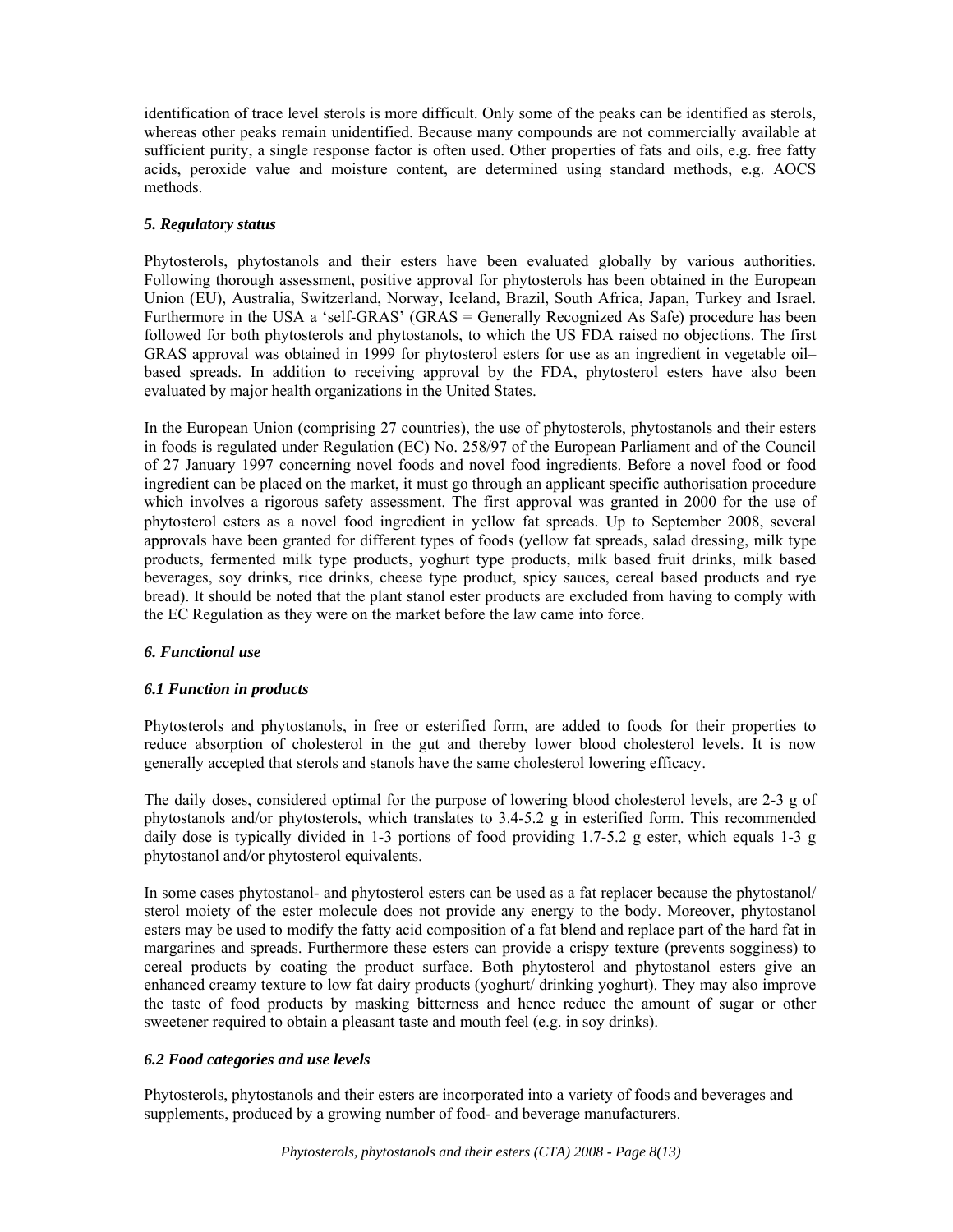# *6.2.1 Phytosterol(ester) products*

The main product formats (phytosterol ester level given between brackets) are:

- margarines and low fat spreads (3.4g per 30g)
- yogurts  $(1.25g \text{ per } 125m1)$
- yogurt drinks (3.4g per 100ml)
- $\bullet$  milk (5g per litre)

As the EU approvals stipulate that products have to be easily divided into portions that contain either a maximum of 3g (in case of one portion per day) or a maximum of 1g (in case of three portions per day) of added phytosterols, products on the EU market are primarily marketed as a range or as a single portion product.

Main foods- and/or beverage manufacturers (non-exhaustive list) are:

- Danone (Danacol brand)
- GFA Foods (Smart balance brand)
- Meadow Lea (Logicol brand)
- Nestlé (Nesvita brand)
- Unilever (pro.activ brand)

An increasing number of retailers are carrying similar type products under their own brands (so-called Distributer Owned Brands (DOBs)), for example:

- Albert Hein (NL)
- $\bullet$  Aldi (EU)
- Asda (UK)
- Carrefour (EU)
- Kesko (Finland)
- Migros (CH)
- Sainsbury (UK)
- Tesco (UK)

The Unilever phytosterol enriched spread was first launched in 1999 in the USA (Promise activ®, formerly Take Control®,) and in 2000 in the EU (pro.activ®), following approvals referred to in section 5. Currently pro.activ products (spreads, yoghurts, milk and yoghurt drinks) are on the market in the following countries:

Australia, Austria, Bahrain, Belgium, Brazil, Chile, Cyprus, Czech Rep., Denmark, Estonia, Finland, France, Germany, Greece, Hungary, Iceland, Ireland, Israel, Italy, Japan, Latvia, Lithuania, Luxemburg, Malta, Netherlands, Netherlands Antilles, New Zealand, Norway, Poland, Portugal, Singapore, Slovakia, Slovenia, South Africa, Spain, Sweden, Switzerland, Turkey, UK, USA.

# *6.2.2 Phytostanol ester products*

Phytostanol esters are marketed under the Benecol® brand. In terms of consumer products these ingredients are branded also sub-branded by major foods and beverage manufacturers.

- Raisio (Benecol brand)
- McNeil (Benecol brand)
- Minerva (Minerva Benecol brand)
- Emmi Dairy (Emmi Benecol brand)
- Kaiku Dairy (Kaiku Benecol brand)
- **Úlker** (Kalbim Benecol brand)

The first phytostanol ester enriched product, a spread, was launched in Finland in late 1995. Since then, phytostanol ester enriched margarines with fat contents from 60 to 65 % have been launched in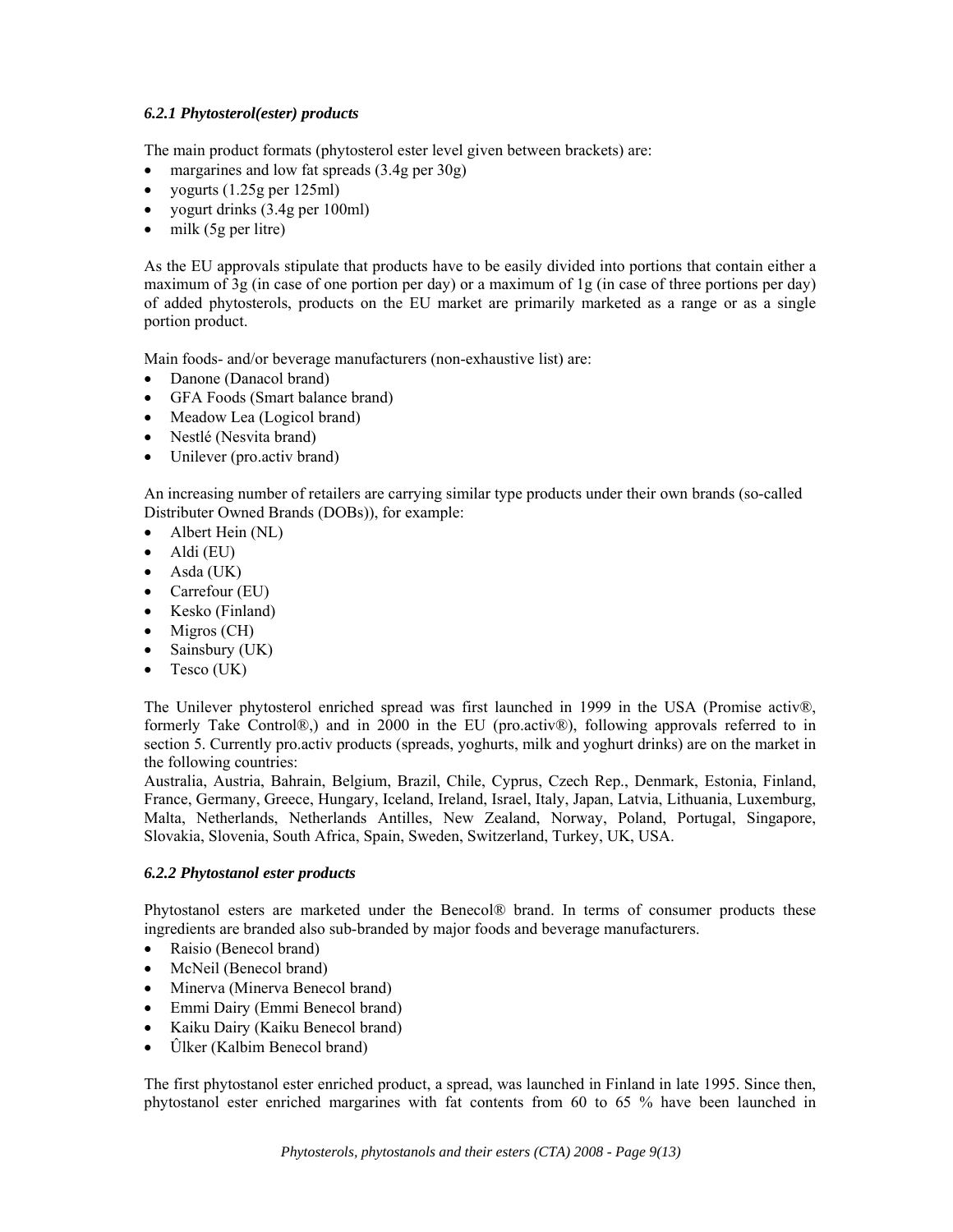countries in the EU and in the USA. Phytostanol ester low fat spreads, containing 30-55 % fat, are sold in Argentina and several EU countries. In Portugal, an olive oil with added phytostanol ester is commercially available. Since the first launch of phytostanol ester enriched yoghurt in 1999 (on the UK and Irish market) a number of different types of dairy applications of phytostanol ester enriched foods have been launched in several EU countries. Also, cheese type products, frankfurters, sausages, readyto-eat meals, salad dressings, snack bars and candies have been introduced on the market.

The first cereal based Benecol® food was dry pasta launched in Finland in the beginning of 2003 and later instant oat meal was marketed. Food products with added phytostanol ester, which are or have been on the market in the following countries:

Argentina, Austria, Belgium, Chile, Ecuador, Estonia, Finland, France, Germany, Greece, Iceland, Indonesia, Ireland, Italy, Malta, The Netherlands, Luxembourg, Poland, Portugal South Africa, Spain, Sweden, Switzerland, Turkey, United Arab Emirates, UK, USA.

Food products with added phytostanol esters and portion sizes are given in Table 3. Possible future food categories of phytostanol ester enriched products are not limited to the current food categories.

| 3.4g / 30g<br>Argentina<br>Spread<br>Yoghurt drink<br>3.4 g / 65 ml<br>Austria<br>3.4 g / 30 g<br>Belgium<br>Spread<br>Cream cheese<br>3.4 g / 50 g<br>Yoghurt<br>3.4 g / 125 g<br>Yoghurt drink<br>3.4 g/ 70 g<br>Soy yoghurt drink<br>3.4 g / 65 ml<br>Chile<br>Milk drink<br>3.4 g / 200 ml<br>Ecuador<br>3.4 g / 50 g<br>Cream cheese<br>Milk drink<br>3.4 g / 250 ml<br>Yoghurt drink<br>3.4 g / 120 ml<br>Spread<br>3.4 g / 30 g<br>Estonia<br>Finland<br>Spread<br>3.4 g / 25 g<br>Cream cheese<br>3.4 g / 40 g<br>Liquid Rapeseed oil product<br>3.4 g / 40 g<br>Cheese type product<br>3.4 g / 50 g<br>Frankfurters<br>3.4 g / 300 g<br>Turkey Liver Sausage<br>3.4 g / 60 g<br><b>Turkey Sausage</b><br>3.4 g / 125 g<br>Mayonnaise based Salad<br>3.4 g / 200 g<br><b>Broiler</b> casserole<br>3.4 g / 300 g<br>Chicken balls<br>3.4 g / 234 g<br>Pasta<br>3.4 g / 140 g<br>Yoghurt<br>3.4 g / 150 g<br><b>Buttermilk</b><br>3.4 g / 300 ml<br>Yoghurt drink<br>3.4 g / 100 ml<br>Milk drink<br>3.4 g / 500 ml<br><b>Instant Oat Meal</b><br>3.4 g / 35 g<br>$3.4$ g / 4 capsules<br>Capsules<br>Spread<br>3.4 g / 30 g<br>France<br>Yoghurt<br>3.4 g / 250 g<br>Yoghurt drink<br>3.4 g / 65 ml<br>Germany<br>Cream cheese<br>3.4 g / 30 g<br>Greece | Country | Food product | Phytostanol ester content/daily  |
|-----------------------------------------------------------------------------------------------------------------------------------------------------------------------------------------------------------------------------------------------------------------------------------------------------------------------------------------------------------------------------------------------------------------------------------------------------------------------------------------------------------------------------------------------------------------------------------------------------------------------------------------------------------------------------------------------------------------------------------------------------------------------------------------------------------------------------------------------------------------------------------------------------------------------------------------------------------------------------------------------------------------------------------------------------------------------------------------------------------------------------------------------------------------------------------------------------------------------------------------------------------------|---------|--------------|----------------------------------|
|                                                                                                                                                                                                                                                                                                                                                                                                                                                                                                                                                                                                                                                                                                                                                                                                                                                                                                                                                                                                                                                                                                                                                                                                                                                                 |         |              | portion (equals 2g phytostanols) |
|                                                                                                                                                                                                                                                                                                                                                                                                                                                                                                                                                                                                                                                                                                                                                                                                                                                                                                                                                                                                                                                                                                                                                                                                                                                                 |         |              |                                  |
|                                                                                                                                                                                                                                                                                                                                                                                                                                                                                                                                                                                                                                                                                                                                                                                                                                                                                                                                                                                                                                                                                                                                                                                                                                                                 |         |              |                                  |
|                                                                                                                                                                                                                                                                                                                                                                                                                                                                                                                                                                                                                                                                                                                                                                                                                                                                                                                                                                                                                                                                                                                                                                                                                                                                 |         |              |                                  |
|                                                                                                                                                                                                                                                                                                                                                                                                                                                                                                                                                                                                                                                                                                                                                                                                                                                                                                                                                                                                                                                                                                                                                                                                                                                                 |         |              |                                  |
|                                                                                                                                                                                                                                                                                                                                                                                                                                                                                                                                                                                                                                                                                                                                                                                                                                                                                                                                                                                                                                                                                                                                                                                                                                                                 |         |              |                                  |
|                                                                                                                                                                                                                                                                                                                                                                                                                                                                                                                                                                                                                                                                                                                                                                                                                                                                                                                                                                                                                                                                                                                                                                                                                                                                 |         |              |                                  |
|                                                                                                                                                                                                                                                                                                                                                                                                                                                                                                                                                                                                                                                                                                                                                                                                                                                                                                                                                                                                                                                                                                                                                                                                                                                                 |         |              |                                  |
|                                                                                                                                                                                                                                                                                                                                                                                                                                                                                                                                                                                                                                                                                                                                                                                                                                                                                                                                                                                                                                                                                                                                                                                                                                                                 |         |              |                                  |
|                                                                                                                                                                                                                                                                                                                                                                                                                                                                                                                                                                                                                                                                                                                                                                                                                                                                                                                                                                                                                                                                                                                                                                                                                                                                 |         |              |                                  |
|                                                                                                                                                                                                                                                                                                                                                                                                                                                                                                                                                                                                                                                                                                                                                                                                                                                                                                                                                                                                                                                                                                                                                                                                                                                                 |         |              |                                  |
|                                                                                                                                                                                                                                                                                                                                                                                                                                                                                                                                                                                                                                                                                                                                                                                                                                                                                                                                                                                                                                                                                                                                                                                                                                                                 |         |              |                                  |
|                                                                                                                                                                                                                                                                                                                                                                                                                                                                                                                                                                                                                                                                                                                                                                                                                                                                                                                                                                                                                                                                                                                                                                                                                                                                 |         |              |                                  |
|                                                                                                                                                                                                                                                                                                                                                                                                                                                                                                                                                                                                                                                                                                                                                                                                                                                                                                                                                                                                                                                                                                                                                                                                                                                                 |         |              |                                  |
|                                                                                                                                                                                                                                                                                                                                                                                                                                                                                                                                                                                                                                                                                                                                                                                                                                                                                                                                                                                                                                                                                                                                                                                                                                                                 |         |              |                                  |
|                                                                                                                                                                                                                                                                                                                                                                                                                                                                                                                                                                                                                                                                                                                                                                                                                                                                                                                                                                                                                                                                                                                                                                                                                                                                 |         |              |                                  |
|                                                                                                                                                                                                                                                                                                                                                                                                                                                                                                                                                                                                                                                                                                                                                                                                                                                                                                                                                                                                                                                                                                                                                                                                                                                                 |         |              |                                  |
|                                                                                                                                                                                                                                                                                                                                                                                                                                                                                                                                                                                                                                                                                                                                                                                                                                                                                                                                                                                                                                                                                                                                                                                                                                                                 |         |              |                                  |
|                                                                                                                                                                                                                                                                                                                                                                                                                                                                                                                                                                                                                                                                                                                                                                                                                                                                                                                                                                                                                                                                                                                                                                                                                                                                 |         |              |                                  |
|                                                                                                                                                                                                                                                                                                                                                                                                                                                                                                                                                                                                                                                                                                                                                                                                                                                                                                                                                                                                                                                                                                                                                                                                                                                                 |         |              |                                  |
|                                                                                                                                                                                                                                                                                                                                                                                                                                                                                                                                                                                                                                                                                                                                                                                                                                                                                                                                                                                                                                                                                                                                                                                                                                                                 |         |              |                                  |
|                                                                                                                                                                                                                                                                                                                                                                                                                                                                                                                                                                                                                                                                                                                                                                                                                                                                                                                                                                                                                                                                                                                                                                                                                                                                 |         |              |                                  |
|                                                                                                                                                                                                                                                                                                                                                                                                                                                                                                                                                                                                                                                                                                                                                                                                                                                                                                                                                                                                                                                                                                                                                                                                                                                                 |         |              |                                  |
|                                                                                                                                                                                                                                                                                                                                                                                                                                                                                                                                                                                                                                                                                                                                                                                                                                                                                                                                                                                                                                                                                                                                                                                                                                                                 |         |              |                                  |
|                                                                                                                                                                                                                                                                                                                                                                                                                                                                                                                                                                                                                                                                                                                                                                                                                                                                                                                                                                                                                                                                                                                                                                                                                                                                 |         |              |                                  |
|                                                                                                                                                                                                                                                                                                                                                                                                                                                                                                                                                                                                                                                                                                                                                                                                                                                                                                                                                                                                                                                                                                                                                                                                                                                                 |         |              |                                  |
|                                                                                                                                                                                                                                                                                                                                                                                                                                                                                                                                                                                                                                                                                                                                                                                                                                                                                                                                                                                                                                                                                                                                                                                                                                                                 |         |              |                                  |
|                                                                                                                                                                                                                                                                                                                                                                                                                                                                                                                                                                                                                                                                                                                                                                                                                                                                                                                                                                                                                                                                                                                                                                                                                                                                 |         |              |                                  |
|                                                                                                                                                                                                                                                                                                                                                                                                                                                                                                                                                                                                                                                                                                                                                                                                                                                                                                                                                                                                                                                                                                                                                                                                                                                                 |         |              |                                  |
|                                                                                                                                                                                                                                                                                                                                                                                                                                                                                                                                                                                                                                                                                                                                                                                                                                                                                                                                                                                                                                                                                                                                                                                                                                                                 |         |              |                                  |
|                                                                                                                                                                                                                                                                                                                                                                                                                                                                                                                                                                                                                                                                                                                                                                                                                                                                                                                                                                                                                                                                                                                                                                                                                                                                 |         |              |                                  |
|                                                                                                                                                                                                                                                                                                                                                                                                                                                                                                                                                                                                                                                                                                                                                                                                                                                                                                                                                                                                                                                                                                                                                                                                                                                                 |         |              |                                  |
|                                                                                                                                                                                                                                                                                                                                                                                                                                                                                                                                                                                                                                                                                                                                                                                                                                                                                                                                                                                                                                                                                                                                                                                                                                                                 |         |              |                                  |
|                                                                                                                                                                                                                                                                                                                                                                                                                                                                                                                                                                                                                                                                                                                                                                                                                                                                                                                                                                                                                                                                                                                                                                                                                                                                 |         |              |                                  |

**Table 3.** Phytostanol concentrations in food products on the market, including portion sizes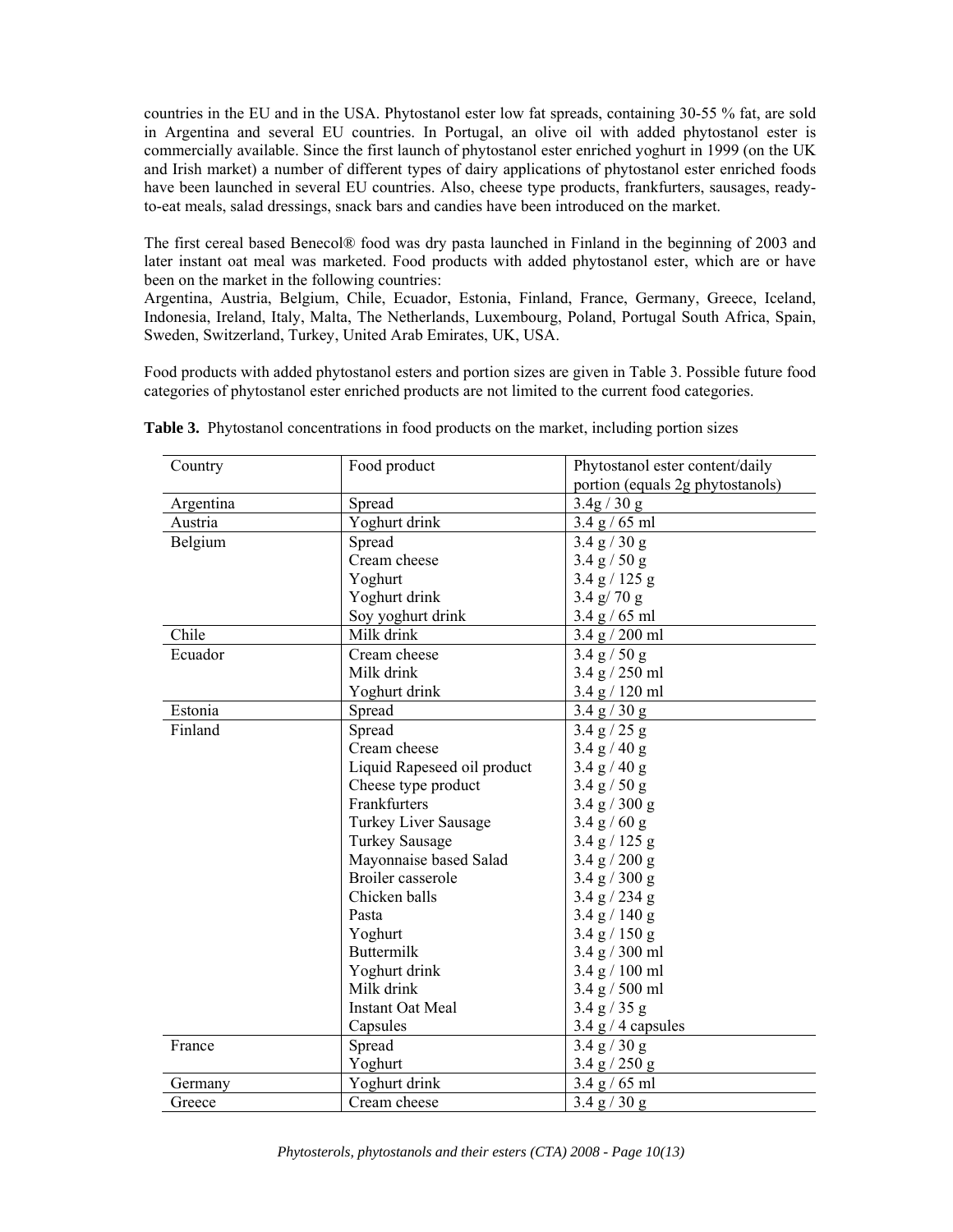| Country              | Food product      | Phytostanol ester content/daily  |
|----------------------|-------------------|----------------------------------|
|                      |                   | portion (equals 2g phytostanols) |
|                      | Rye bread         | $3.4$ g / 4 slices               |
|                      | Spread            | 3.4 g / 30 g                     |
| Iceland              | Yoghurt drink     | 3.4 g / 65 ml                    |
| Indonesia            | Acid milk         | 3.4 g / 100 ml                   |
| Ireland              | Spread            | 3.4 g / 30 g                     |
|                      | Cream cheese      | 3.4 g / 50 g                     |
|                      | Milk drink        | 3.4 g / 250 ml                   |
|                      | Yoghurt           | 3.5 g / 125 g                    |
|                      | Yoghurt drink     | 3.4 g / 70 g                     |
|                      | Soy yoghurt drink | 3.4 g / 65 ml                    |
|                      | Snack Bar         | 3.4 g / 50 g                     |
| Italy                | Yoghurt drink     | 3.4 g / 65 ml                    |
| Malta                | Spread            | 3.4 g / 30 g                     |
| The Netherlands      | Yoghurt           | 3.4 g / 500 g                    |
|                      | Yoghurt drink     | 3.4 g / 500 g                    |
| Luxembourg           | Spread            | 3.4 g / 30 g                     |
|                      | Cream cheese      | 3.4 g / 50 g                     |
|                      | Yoghurt           | 3.4 g/ 125 g                     |
|                      | Yoghurt drink     | $3.4 \text{ g} / 70 \text{ g}$   |
| Poland               | Spread            | 3.4 g / 25 g                     |
|                      | Yoghurt drink     | 3.4 g / 100 ml                   |
| Portugal             | Yoghurt drink     | 3.4 g / 65 ml                    |
|                      | Milk drink        | 3.4 g / 333 ml                   |
|                      | Olive oil         | 3.4 g / 45 ml                    |
| South Africa         | Yoghurt drink     | $3.4$ g/ 100 ml                  |
| Spain                | Yoghurt drink     | 3.4 g / 65 ml                    |
|                      | Milk drink        | 3.4 g / 333 ml                   |
|                      | Yoghurt           | 3.4 g / 125 g                    |
|                      | Spread            | 3.4 g / 30 g                     |
| Sweden               | Spread            | 3.4 g / 25 g                     |
| Switzerland          | Yoghurt drink     | 3.4 g / 65 ml                    |
|                      | Yoghurt           | 3.4 g / 150 g                    |
|                      | Spread            | 3.4 g / 20 g                     |
| Turkey               | Yoghurt drink     | 3.4 g / 100 ml                   |
|                      | Milk drink        | 3.4 g / 250 ml                   |
|                      | Yoghurt           | 3.4 g / 115 g                    |
|                      | Spread            | 3.4 g / 25 g                     |
| United Arab Emirates | Milk drink        | 3.4 g / 500 ml                   |
|                      | Yoghurt           | 3.4 g / 125 g                    |
| <b>UK</b>            | Spread            | 3.4 g / 30 g                     |
|                      | Cream cheese      | 3.4 g / 50 g                     |
|                      | Milk drink        | 3.4 g / 250 ml                   |
|                      | Yoghurt           | 3.4 g / 125 g                    |
|                      | Yoghurt drink     | 3.4 g / 70 g                     |
|                      | Orange juice      | 3.4 g / 500 ml                   |
|                      | Soy yoghurt drink | 3.4 g / 65 ml                    |
|                      | Snack Bar         | 3.4 g / 50 g                     |
| <b>USA</b>           | Spread            | 3.4 g / 56 g                     |
|                      | Dressing          | 3.4 g / 30 ml                    |
|                      | <b>Snack Bars</b> | 3.4 g / 62 g                     |
|                      | Candy Chews       | $3.4$ g $/2$ candies             |
|                      | Capsules          | 3.4 $g/6$ capsules               |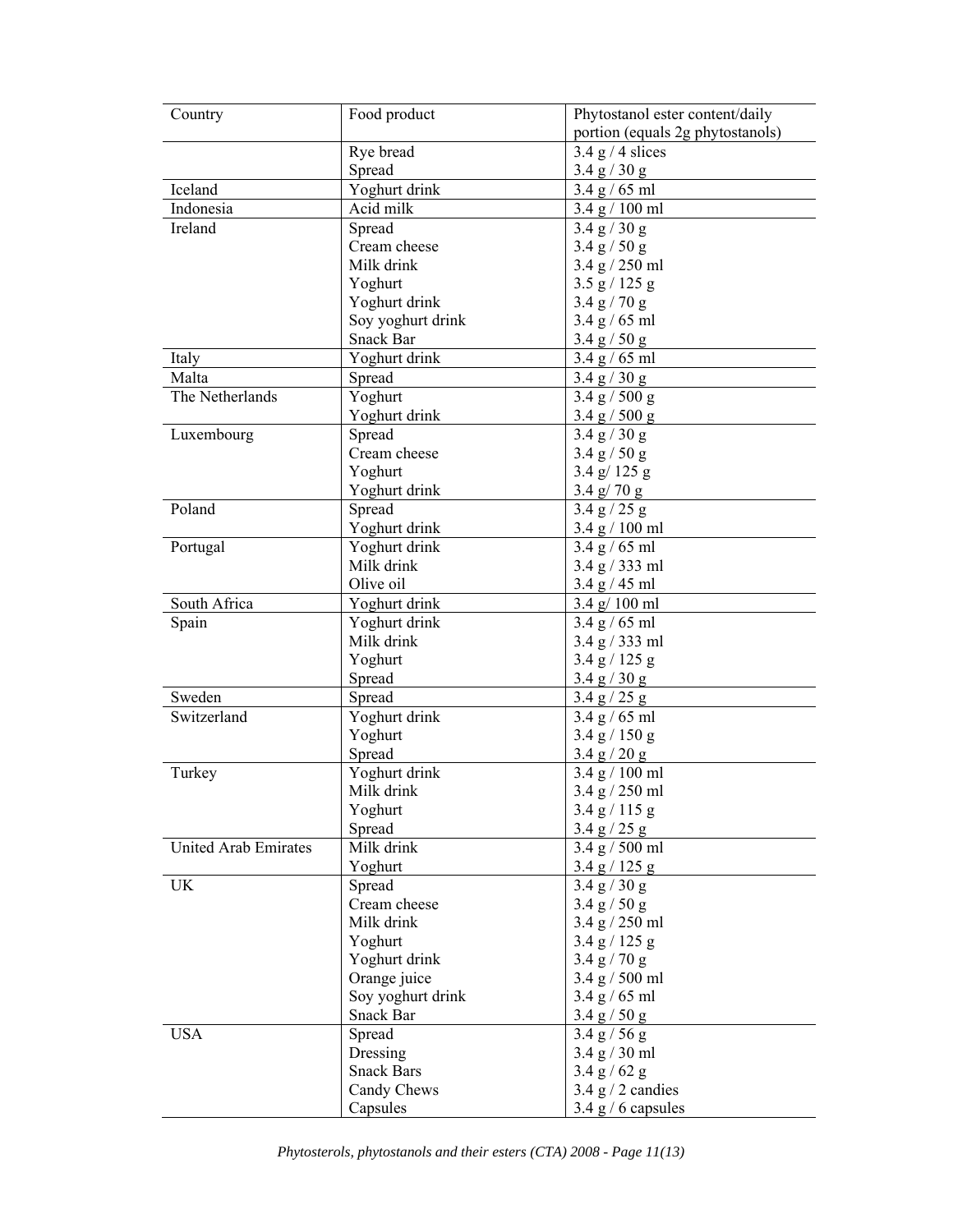# *7. Reactions and fate in foods*

# *7.1 Stability at high temperatures*

Phytosterols and their fatty acid esters are quite stable compounds and undergo only limited degradation during oil processing. Only under harsh conditions, such as high temperatures (>100°C) in the presence of oxygen, oxidation of the phytosterol moiety may occur, in the same way as for cholesterol. As mentioned in section 3, phytosterols are mono-unsaturated compounds (double bond in the B-ring), which are much more stable than the mono-unsaturated fatty acids (e.g. oleic acid), because of steric hindrance by the ring structure. Therefore, even under severe conditions, such as during shallow frying, sterol oxidation products form only slowly. Under conditions of use for shallow frying by consumers (temperatures 160-200 °C, 5-10 minutes of frying) the level of oxidation of sitosterol esters remains below 1.3% when the matrix consists of liquid oil of liquid margarine. Using free sterols these levels are somewhat higher at 2.5% and 5.1%, respectively.

Factors affecting phytosterol oxidation include, as would be expected, temperature and heating time, but also the composition of the lipid matrix. Phytosterol esters were found to be more susceptible to oxidation at elevated temperatures than free phytosterols.

Phytostanols are generally heat stable and phytostanol esters also show an oxidative stability.

It should be noted that most spreads on the market are actually low fat spreads (< 40% fat). These are intended for spreading, not for shallow frying. Higher fat spreads (>60% fat) spreads however are suitable for shallow frying but are certainly not intended for deep fat frying.

# *7.2 Stability during product manufacturing and storage*

Phytosterols and phytostanols are microbiologically largely inert as shown by the absence of an effect during the fermentation process used to produce yoghurt. Furthermore, the ester added to various food products show excellent stability at different pH values during long term storage (up to at least a year). Phytostanol and phytosterol esters are also stable in milk and fermented milk and products with viable bacteria like yoghurts and yoghurt drinks.

# *8. References*

AOAC Official Method 994.10 for "Cholesterol in Foods" AOAC International, Gaithersberg (USA).

Regulation (EC) No. 258/97 of the European Parliament and of the Council of 27 January 1997 concerning novel foods and novel food ingredients. Official Journal of the European Union (OJ) L 43, 14.21997, p. 1-6. Las amended by Regulation (EC) 1829/2003, OJ L 268, 18.10.2003, p. 1-23.

Ferrari R.A., Esteves W., Mukherjee K.D., and Schulte E., 1997. Alterations of sterols and steryl esters in vegetable oil during industrial refining. J. Agric. Food Chem., 45, 4753-4757.

ISO 12228:1999. Animal and vegetable fats and oils - Determination of individual and total sterols contents – gas chromatographic method. International Organisation for Standardization, Geneva, Switzerland.

Katan M.B., Grund S.M., Jones P., Law M., Miettinen T., and Paoletti R., 2003. Efficacy and Safety of Plant Stanols and Sterols in the Management of Blood Cholesterol LevelsMayo Clin Proc. 78, 965-978.

Laakso, P., 2005. Analysis of sterols from various food matrices. Eur. J. Lipid Sci. Technol. 107, 402- 410.